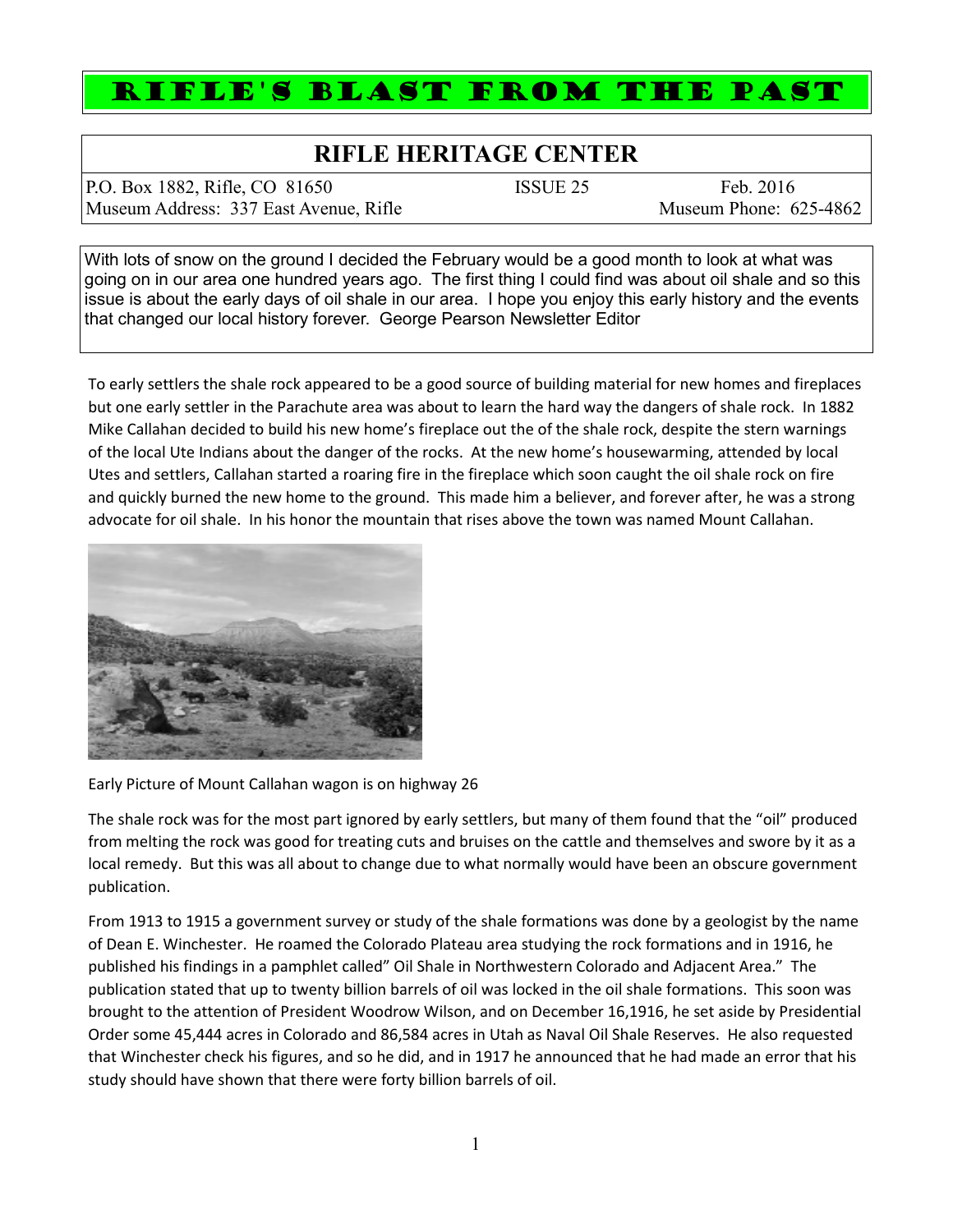The first oil shale boom was on, even though very little was known about how to get the oil out of oil shale reports of it magic properties soon spread. It was deemed that oil shale gasoline produced thirty percent better gas mileage than traditional petroleum. The oil could be used to manufacture soaps, fertilizer, mineral oil, dyes, sheep dip, fine harness dressing, and automobile paint. Almost anything from oil to medicine could probably come from this new miracle product. The publication Shale & Oil News started up to keep the public and investors informed on the products.



Early Retort on Hill Side

Speculators poured into the area filing claims on the land not taken by the government. Soon Oil Shale Stocks and claims became the most sought after in the mineral world. By 1920 there were well over a hundred oil shale companies of various competence mining the stockholders pocket books, if not the shale. By 1918 the estimated oil in the shale formations had climbed to twenty trillion barrels.

By 1920's several small mines and retorts were heating the shale rock and recovering the "oil" actually a substance known as Kerogen. Working mines on the cliffs was not easy and on July 30' 1921 disaster stuck when a steel cable supporting a tram car operation up Wheeler Gulch just north of Parachute gave way, killing seven miners.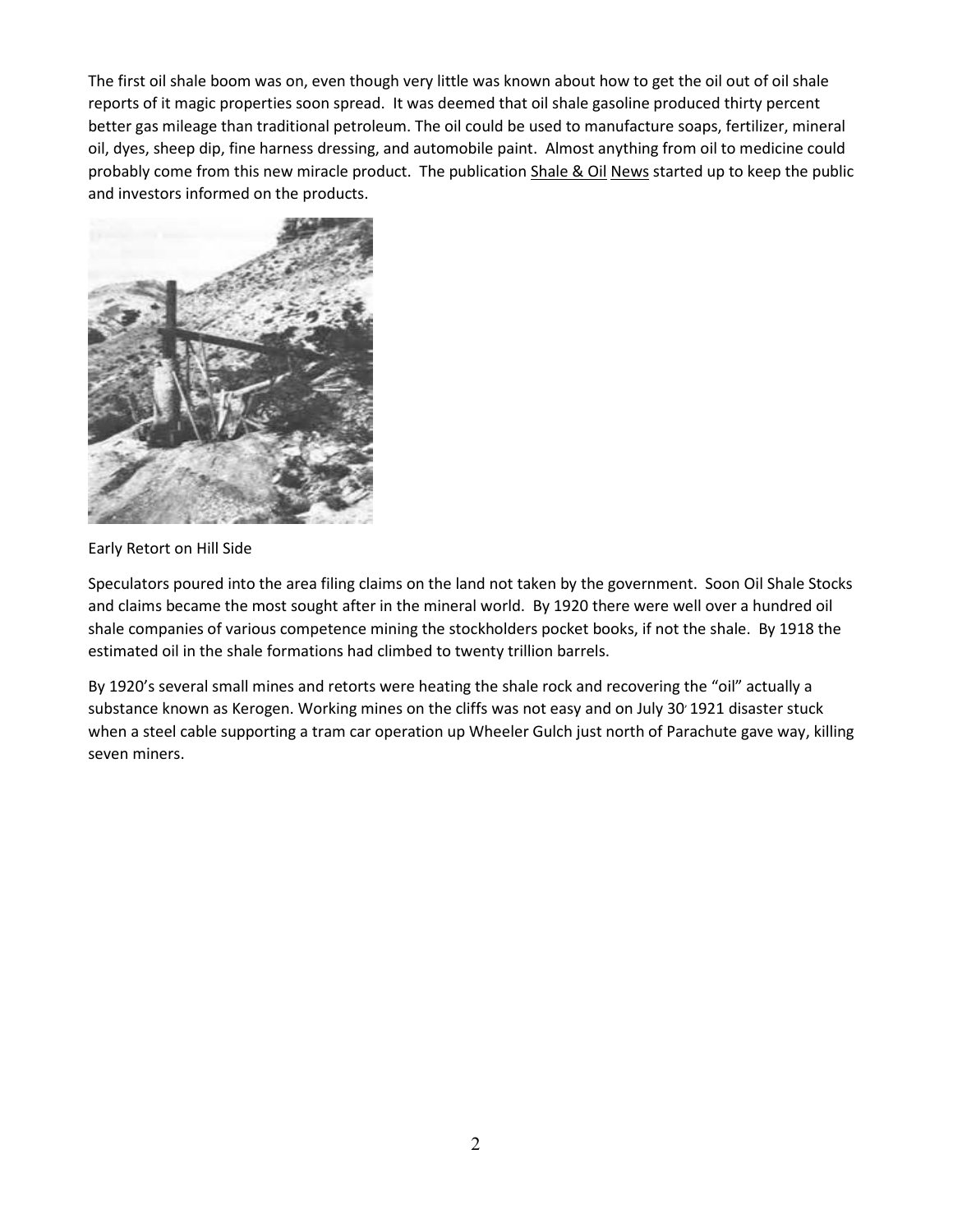

First working retort picture by Dean Winchester

In 1924 the Federal Government decided that the Bureau of Mines should do a study. So a couple of trial retorts were built at the base of cliffs in an area known as Anvil Points. This location was just west of Rifle. This location was selected due to the large amount of oil shale rocks that had fallen off the cliffs above and were accessible for testing without mining. Experiments were carried out for three years and some "oil" was produced. But the discovery of oil in Texas and Oklahoma changed the nations supply of oil, and this was the key to the end of the first oil shale boom.

It would not be until 1947 that serious oil shale research would again be done in our area, but that is another story.

## RIFLE HERITAGE CENTER NEWSLETTER

| <b>NEW BOARD MEMBERS</b> | <b>2015 MEMBERS LIST</b>             |
|--------------------------|--------------------------------------|
| <b>MARY ELDER</b>        | <b>Businesses:</b>                   |
| <b>LOIS SCRIPTER</b>     | <b>ALPINE BANK</b>                   |
|                          | CHERYL & CO. REAL ESTATE             |
|                          | <b>GRAND RIVER HOSPITAL DISTRICT</b> |
|                          | MICHAEL CHAFFEE - PHOTOGRAPHER       |
|                          | <b>MILLERS DRY GOODS</b>             |
|                          | NEW UTE THEATER SOCIETY              |
|                          | NITA SMITH - NLS BUSINESS SOLUTIONS  |
|                          | <b>PEARSON INSURANCE</b>             |
|                          | <b>SOUTH BANK SECURE STORAGE</b>     |
|                          | TOWN & COUNTRY VETERINARY HOSPITAL   |